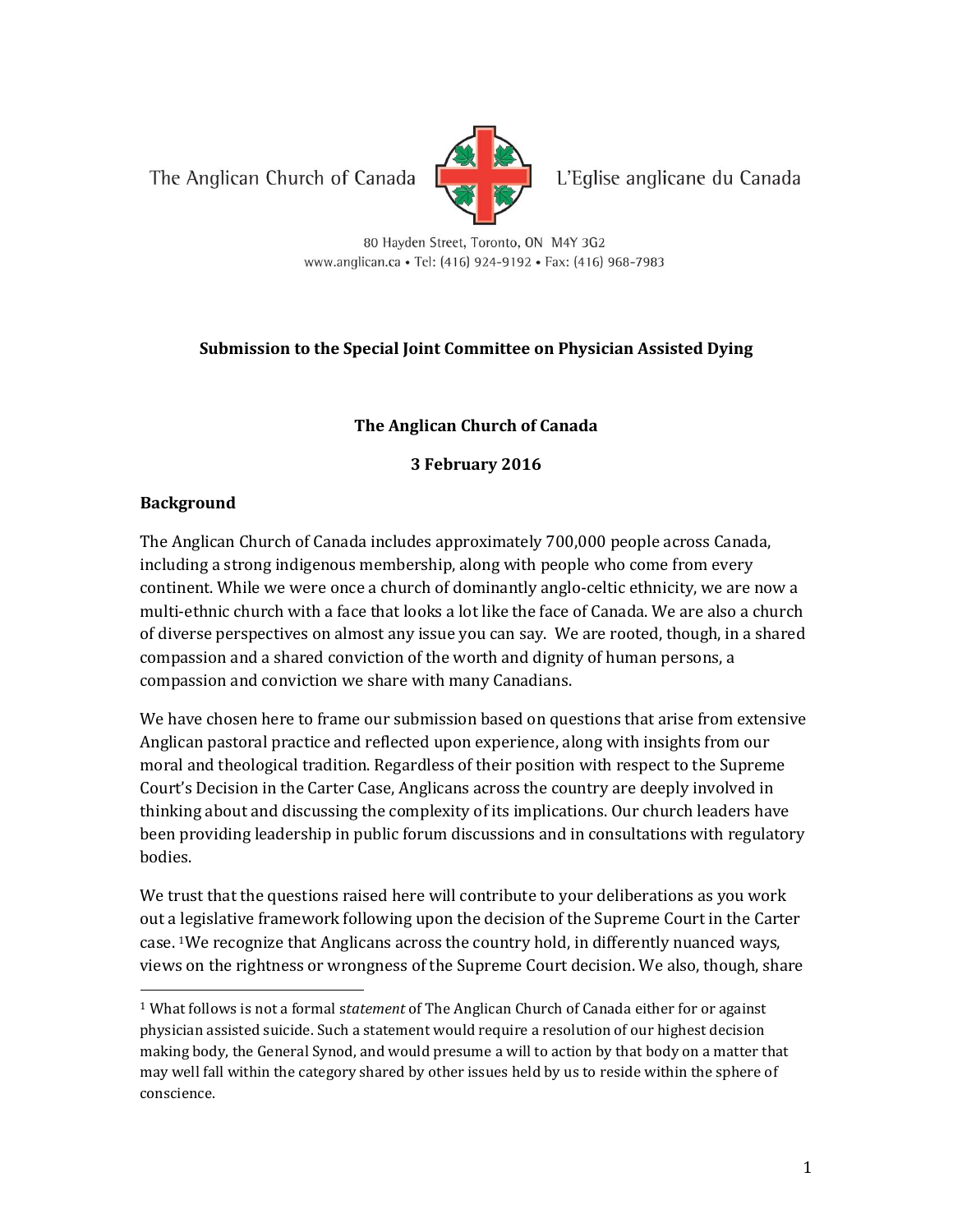fundamental values, points of doctrine, and ways of moral discernment. At root, these values are not incompatible with those shared more widely in Canadian society.

Ours is a contribution that comes from the concrete experience of accompaniment with the sick and dying, their families and communities. It is shaped by our commitments to social, economic and racial justice, the dignity of the human person, and the practices of love, compassion, and care. We are learning continually what it is to walk in committed partnership with those who are different from our majority population, and know what it is to listen well. When we listen, on this matter, we hear very good questions.

The Anglican Church of Canada is not new to the consideration of tough ethical issues regarding death and dying. In the mid-1970s, a report was commissioned to offer guidance on end of life care. When issues relating to euthanasia rose to prominence in public discussion in the 1990s, our Church carefully conducted research and engaged public discussions. The result was *Care in Dying* (1998), a resource still much in use today. It has helped to educate our constituency, for example, on the distinctions between pain relief that has a secondary effect of hastening death, and passive and active euthanasia. Though not a statement of policy, it has served us well in raising issues of concern and questions for further deliberation. 2

At present we have a dedicated task force working specifically to address the matter of physician assisted dying. Its members include health care and legal professionals, (with specialists in medical ethics, palliative care, health care law, family medicine, and nursing) pastors, ethicists and spiritual care providers. It is as such deeply inter-disciplinary, and involves highly-placed professionals.

Within our church, lay leaders and lay pastoral visitors, parish nurses, deacons, parish priests, and chaplains have long and deep experience in accompanying the sick and dying, along with their families and primary communities. We know what it is to walk with people who are in pain and suffering, and through difficult end of life decisions.

l

<sup>2</sup> "The General Synod in 1975… established a task force on human life whose work resulted in the report, *Dying: Considerations Concerning the Passage from Life to Death*. This report did not give extended attention to issues of euthanasia and assisted suicide. In 1990, the Doctrine and Worship Committee was asked to formulate a theological statement on euthanasia. A draft statement was produced by a working group in 1995… (but was put on hold) …In the fall of 1996, the Faith, Worship and Ministry Committee were approached by the Canadian Council of Churches… (who) asked whether a draft statement prepared by their Faith and Order Committee…was consonant with the policy of the Anglican Church of Canada. (We)…were unable to confirm that the statement was consonant with the church's policy because, at this time, we have no policy. …Further, (our)… conversation suggested that, although there were clear differences of perspective, there were some common concerns. While they recognized the need to think carefully about the status of any statement, the committee came to believe a statement whose primary intention was pastoral would be valuable. They believed that the aim of the statement should not be primarily to seek to dictate policy to lawmakers, but to raise issues which might be of concern to many Anglicans and other people of good will on both sides of the debate." From *Care in Dying,* 1998. The present stage of work in 2016 takes the same approach: raising issues and questions.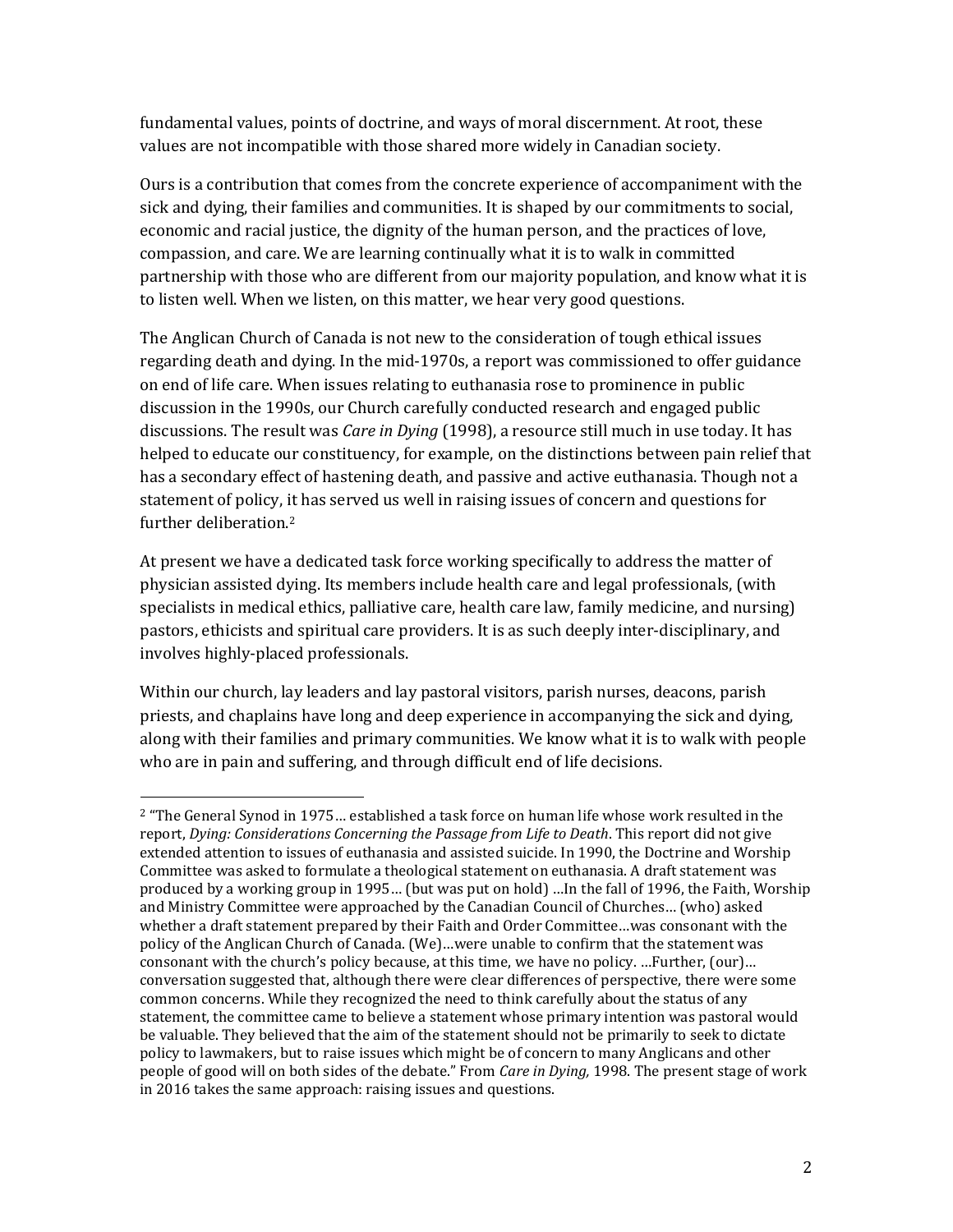Spiritual care providers are often intimately involved within the wider framework of the health care team and the family of the patient. Though spiritual care involves prayer and sacrament, it is even more about sharing a journey, both with the patient and with the family, in which deep listening fosters reflective openness - emotionally, morally, spiritually and intellectually. Spiritual care is always about inviting and attending to the patient's own narrative and reflections, and always carries with it an element of conversational moral and ethical discernment. In all of this, we are called to walk together, listening and talking, without being prescriptive, but enabling patients and families to make the best decisions they can within the context in which they are living, and within the best possible support systems.

The Anglican Church of Canada Task Force on Physician Assisted Death has just completed a resource to support those who provide care and accompany the dying.<sup>3</sup> The introductory chapter is headed with a verse from the Hebrew Scriptures (The Old Testament) that reads:

# *But seek the welfare of the city where I have sent you into exile, and pray to the Lord on its behalf, for in its welfare you will find your welfare (Jeremiah 29:7)*

This part of our Jewish and Christian story reminds us of several things, with respect not only to this particular issue in health care. We are part of 'the city', a wider community, nation or country in which not everyone is like us, nor should they be, nor do we expect that the wider community outside (in our case) the Anglican Church of Canada to have the same faith perspective, or any faith perspective, to bring in to moral discernment, debate or the creation of legislation.

And, in that context of 'the city,' we have a duty to care about, to pray for, to live in harmony with, and to act with respect to all others on the basis of their inherent human dignity and worth. This extends to the ways in which Anglicans have consistently offered spiritual care to any who call upon us, and those whom we encounter in daily life (of any faith tradition or no faith tradition). Our understanding of the duty to care for all extends, truly, to all: persons of different or no faith tradition, and those who choose physician assisted death, and those who do not choose this way.

These experiences have nurtured in Anglican pastoral sensitivities a lived wisdom that has become quite good at asking questions, particularly when faced with what seem to be binary positions or options. One of the things that we therefore offer, in seeking "the welfare of the city" is a stance that looks squarely at these options, pays attention to wider contexts of persons-in-community, cultures, power and privilege issues and considerations of compassion and justice all around, and says "it's not that easy." From there, we begin to raise important questions.

In light of the Supreme Court decision, the following are questions and concerns that we offer with the request that the Joint Committee receive with a commitment to engage.

 $\overline{\phantom{0}}$ 

 $3$  Expected to be released by the end of February 2016.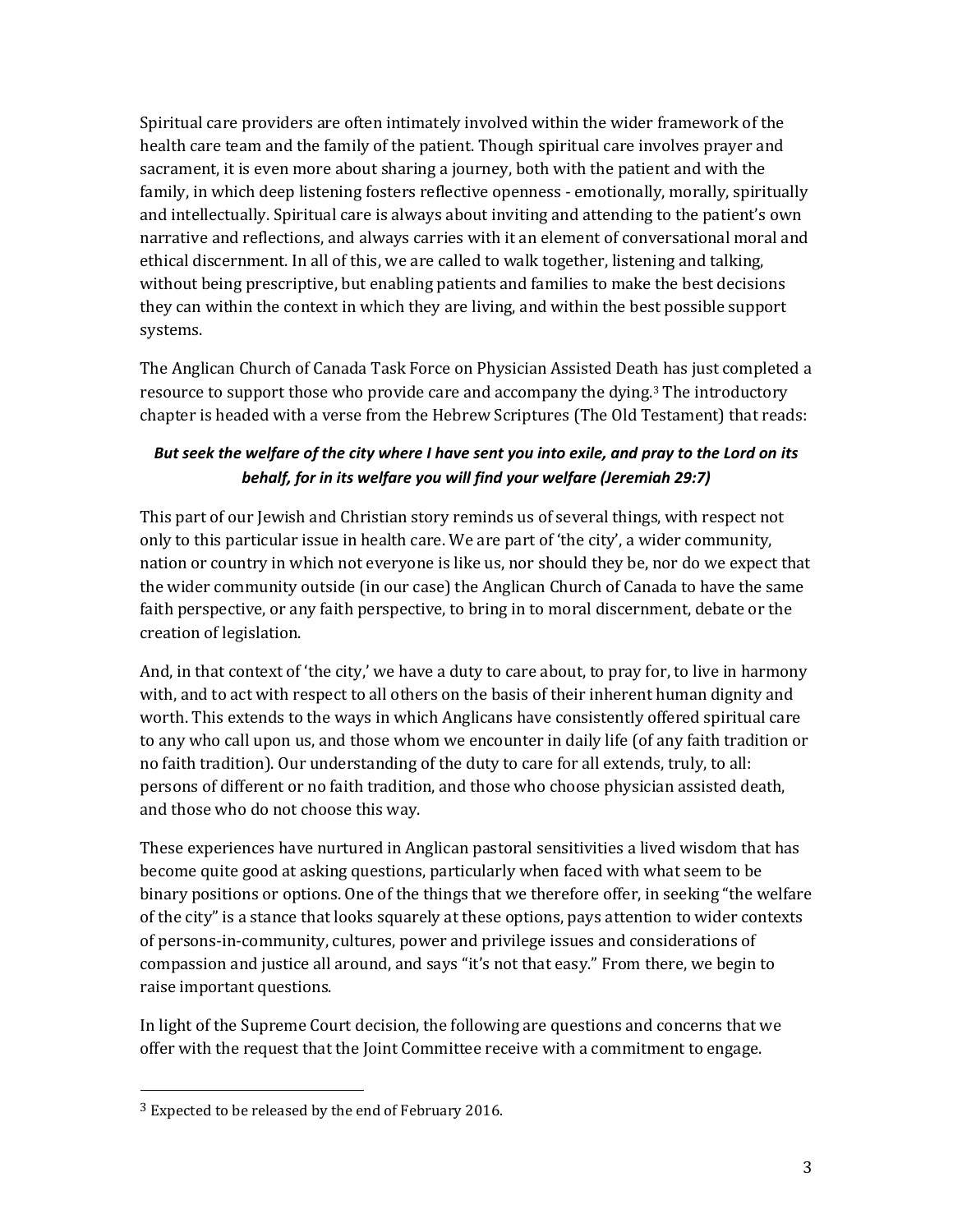#### **1. Dignity, Personhood, and Community**

At the foundation of Christian faith is the assertion that all human beings are created by God, in the image and likeness of God. It is on the basis of our very creation that we are motivated to uphold the dignity and worth of every human life. At the roots of our faith is the assertion that human persons, being in the image and likeness of God, are the bearers of an inalienable dignity that calls us to treat each person not merely with respect for their personhood, but with love, care, and compassion.

From these assertions follow the high value placed on personal conscience. It is not in juxtaposition but in harmony that we also say that persons do not exist apart from relationships. The questions are not about individual versus community based decision making (either-or), but rather about the person within his or her relationships (both-and). Personal conscience must be honoured, conscience shaped in the context of non-coercive, healthy, and just relationships towards sound decision making. The right to individual self determination and personal freedom and choice, and the right not to be coerced, are themselves rights shaped in concrete relationships.

Noting that the Supreme Court decision in Carter presumes the person to be a fully autonomous being, we raise here several questions.

Many cultures and faith traditions within the Canadian context are of the view, shaped by lived experience, that every person is part of a community, wherein they participate in receiving and in shaping values and responsibilities. Individual values and decisions are shaped by relationships, and individual choices and concomitant actions have an effect on the community. Personal conscience must be followed; and all personal conscience shaped within the complexity of real relationships.

# **How might the legislative framework pay attention to key relationships around the patient, when looking at the causative elements in the patient's decision making in order to determine the freedom of a decision?**

It is said by some that from North Atlantic/Western culture has emerged a sense of selfhood and individual rights that is simply a matter of inevitable positive development. However, assertions of this sort are continually tested and found wanting, both in everyday interdependence of persons in communities and families, and at times of crisis. The Anglican Church of Canada knows deeply, and in ways that challenge our own structures and priorities and values, how colonialism has devastated the Indigenous peoples and the cultures of this land, enforcing more individualistic systems and destroying communal cultural ways.

### **What do the Indigenous peoples of this Land, and others whose lives and decision making processes are more shaped by the high value placed on community, have to**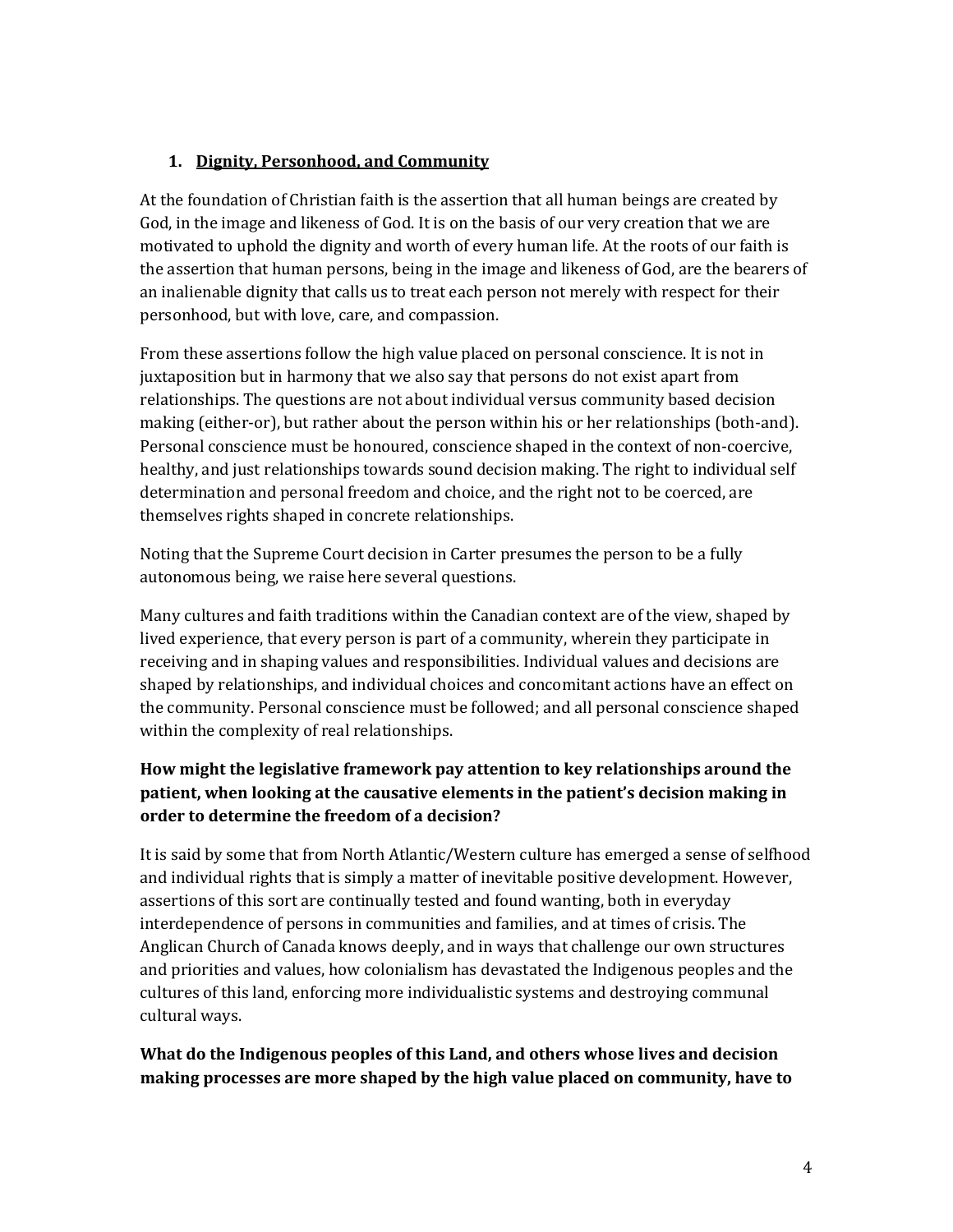# **teach us? What will a legislative framework look like after having listened and learned to these experiences?**

To assert that each human being has inherent dignity is to talk about worth and value in the essence of the person. We wonder how it has become that the notion of dignity has come to be equated with the power to have authorship over one's own life. In this shift, dignity is construed on the basis of certain qualities and capacities - an ideological equation that implies that those without full power of self-determination and autonomy over their own lives (bodies and minds) have lesser dignity than others. Is this not a dangerous path, and contradictory to advances that have been made with respect to care for vulnerable populations and those who have had their self-determination stripped from them?

**When referring to dignity of the person or of the choice, what are the factors that determine dignity? Does someone without the capacity to opt for a choice not to ask for physician assisted death not have sufficient dignity? How will you treat the notion of dignity within the legislative framework without narrowing to a definition that excludes large segments of the population from being considered to possess dignity?** 

Anglican tradition and practice uphold some core principles, namely that moral discernment be:

- Compassionate: rooted in love and empathy;
- Concrete: more concerned with faithfulness to the gospel and character of Jesus, than with abstract and generalized rules or principles;
- Communal: taking place within community;
- Conscientious: respecting and calling forth the conscience of a person within the reality that they face (conscience must be followed)
- Critical: not content with the simplistic totalizing responses of other sides.

# **Will a framework for legislation foster a context in which the conversations called for by these principles will be encouraged, or be truncated?**

Our Canadian society reflects the conflict between our commitment to care for the vulnerable, and the pressures of a more competitive individualism. The health care system is perhaps the place wherein these conflicts are enacted the most, and where – in situations of extreme financial pressure - duty to care is vulnerable to an interpretation that defaults to a less expensive set of options.

# **How can a legislative framework ensure that appropriate care does not suffer from economic restriction, either real or ideological?**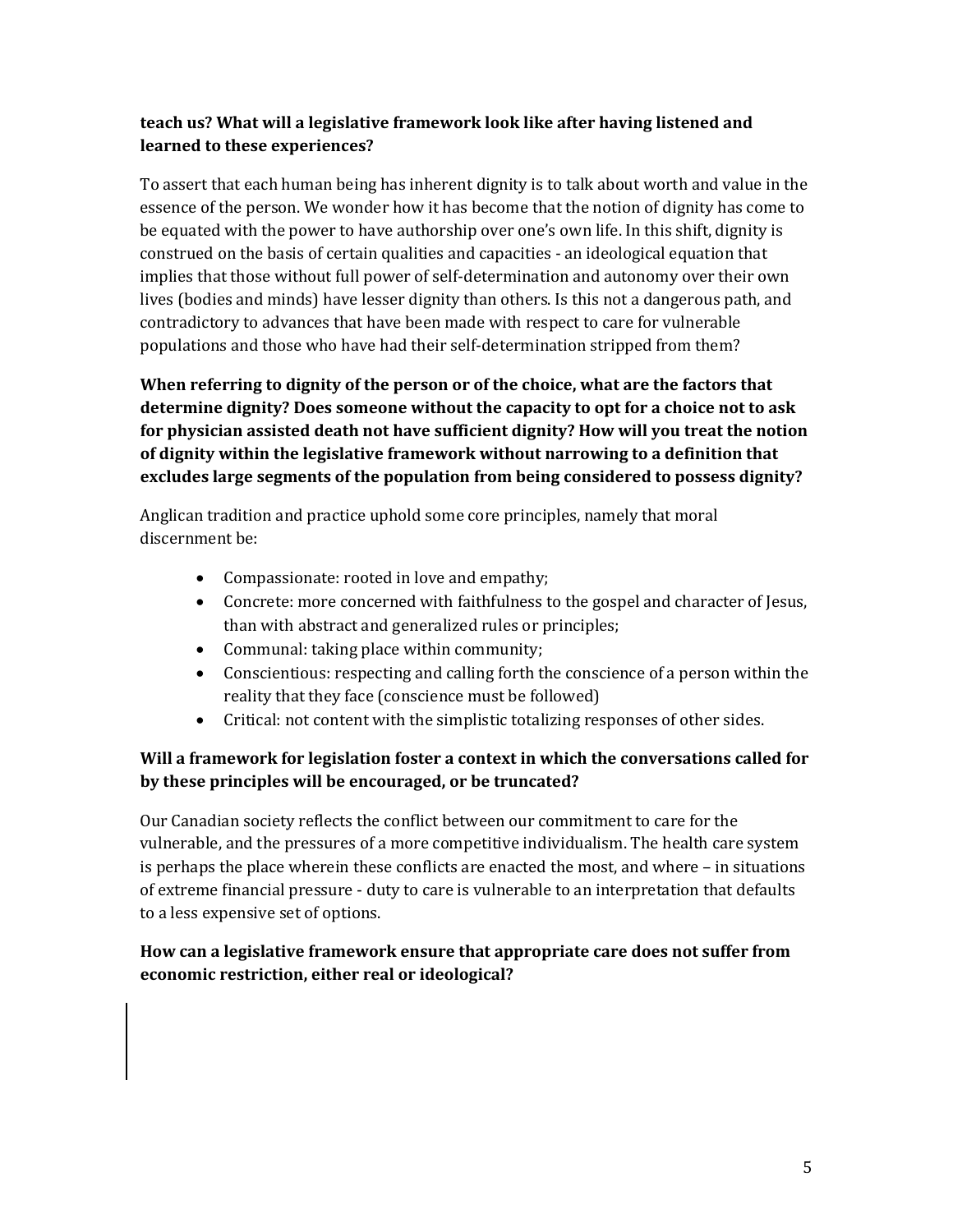#### **2. Nation to Nation Relationship**

We rejoice in the commitments, made by our Federal Government under Prime Minister Justin Trudeau, to new and just relationship between the Federal Government and First Nations, Inuit, and M**ét**is communities. These are being framed as "Nation to Nation" relationships. We have learned so much, and we have so much more to learn from conversation with First Peoples. The conversation starts from the stance of newcomer peoples and dominant cultures and powers first *listening*.

On the basis of longstanding commitments and actions towards healing, reconciliation, and justice in right relationships with the First Peoples, the Anglican Church of Canada is conscious of when and where Indigenous voices and perspectives are present and when and where they are not.

# **What assurance can the Joint Committee provide that First Nations, Inuit, and** M**ét**is **leaders, and those who provide health care in those communities, are being consulted fully, Nation to Nation?**

### **How would a legislative framework include values and perspectives from Indigenous peoples not as a special case, but integrated in a fully Canadian piece of legislation?**

Our Task Force invited submissions from Anglicans across the country about the matter of Physician Assisted Dying. Amongst others, we heard from health care workers in northern and Indigenous communities wherein, as is commonly known, the rates of suicide especially amongst young people is highly disproportionate to those in the rest of the population. This extends beyond the north to Indigenous peoples living in urban centres. Those who wrote to us expressed bafflement that there could be decisive and swift action on provision of physician assisted suicide when a) the crisis in suicides has not been addressed in ways that have made a difference in their communities, and b) there is inadequate health care and social service provision in so many poorer parts of our nation – for primary, specialist, psychiatric and palliative care.

Our church has undertaken a major initiative in suicide prevention. For many years our leaders have been on public record urging change in the conditions of poverty, intergenerational healing from Residential Schools, and other major social and economic illnesses at the root of the crisis of suicide.

Amongst the *Calls to Action* in the *Final Report of the Truth and Reconciliation Commission* is to be found a large section on health care (Numbers 19-24 especially) and justice (Numbers 36-41). It is clear that these priority areas demand immediate action. Issues of the suicide of teenagers and the requests for physician assisted suicide are not unrelated when we look at them from the perspective of these vulnerable populations.

### **What related initiatives will be recommended by the Special Joint Committee for equally immediate and decisive action?**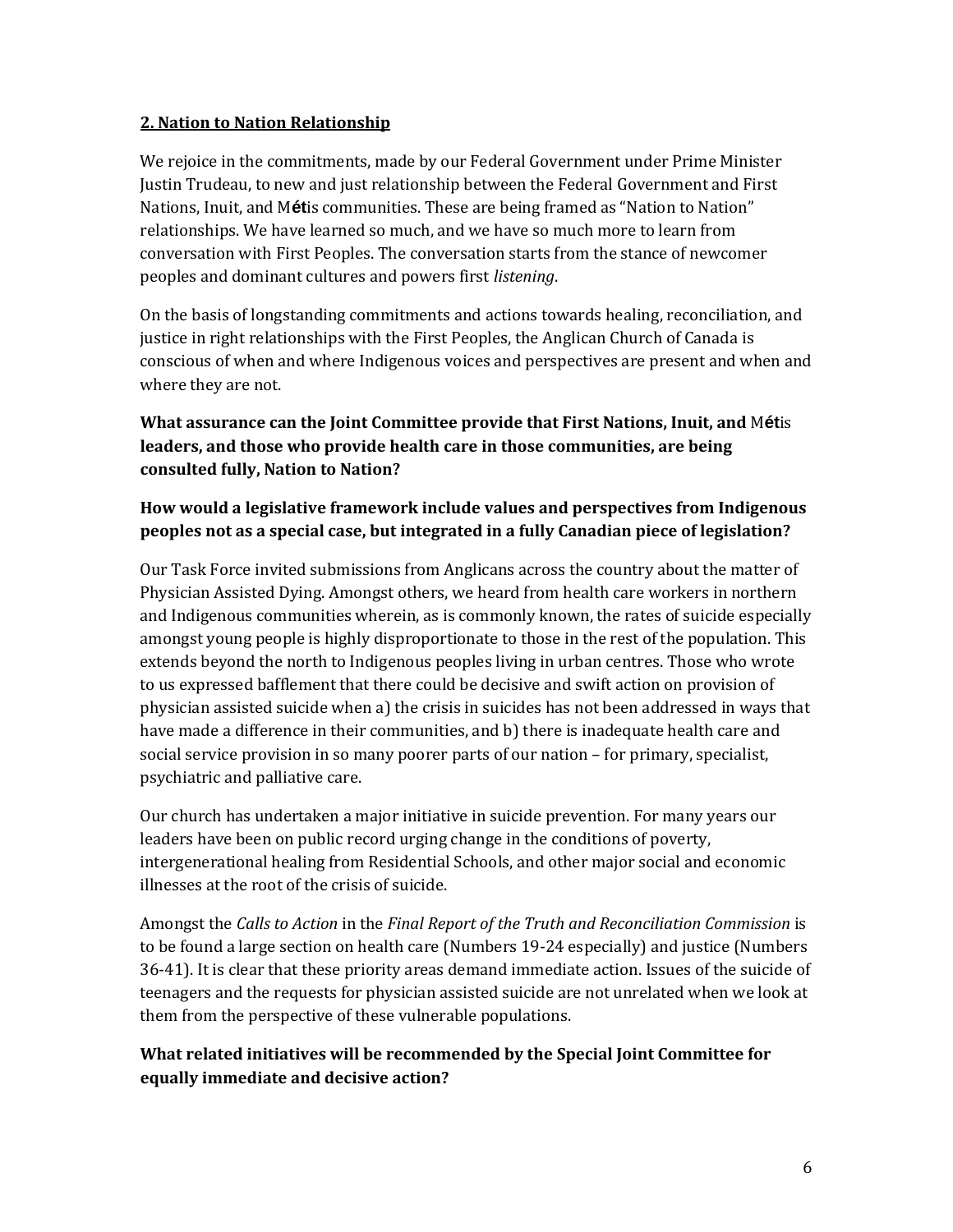# **How might the legislative framework under construction at present contribute towards a wider, coherent expression of values in health care for Canadian society?**

We acknowledge the difficulty of speaking into the context of legislation framing around physician assisted death – on such a very tight timeline - when so many of our Indigenous Anglican members, and all Indigenous Peoples with whom we are walking in solidarity and partnership, have yet to see significant action on the health care aspects of the TRC.

#### **3. Contexts of Care and Access: Grounds for Questions about Coercion and Decision**

We note that the Supreme Court Decision in the Carter case uses the word "care" as synonymous with "treatment." Care is about more than active treatment, provision of medication or therapies. It is about the wider context of care for the whole person, whose whole being is involved in any decision making process. This extends to spiritual care, psychological care, economic care, physical care that is much wider than medical treatment, support, and social welfare. Views have been expressed that provision of spiritual care is an automatic form of coercion against a free and clear decision to request physician assisted death. This bias does not reflect the realities of many professional spiritual care providers. Furthermore, the provision of this form of care to someone who has made the choice to be assisted into death can be one of the most critically important ways of supporting the patient and family in the process of waiting, in dying, and in the immediate time of grieving in which complex emotions and thoughts will need careful tending.

# **Will the framework for legislation make provision for and encourage access to spiritual care?**

Some ask: how to ensure universal access to physician assisted death? The very deep and wide gaps in provision of universal access to medical care broadly speaking, both primary and specialist, pain relief and particular treatments, let alone palliation and hospice care (about which we will speak more fully below) raise critical questions about the free nature of a decision. If there are no other options available – whether high quality active treatment of disease or good palliative care, can a choice be considered 'free?' Are there not contexts wherein the lack of options itself creates a context of coercion? There is a difference between having a right, and giving access to structures respecting full dignity in which to exercise that right.

# **How can the legislative context itself provide a structure that supports healthy decision making, including assurance of quality palliative and hospice care within the issue of universality of access?**

This Canadian Supreme Court decision, unlike those of other countries, does not require the patient to be terminally ill, only a "competent adult" who is "grievously and irremediably ill." Several questions come into sharp focus around this particular clause: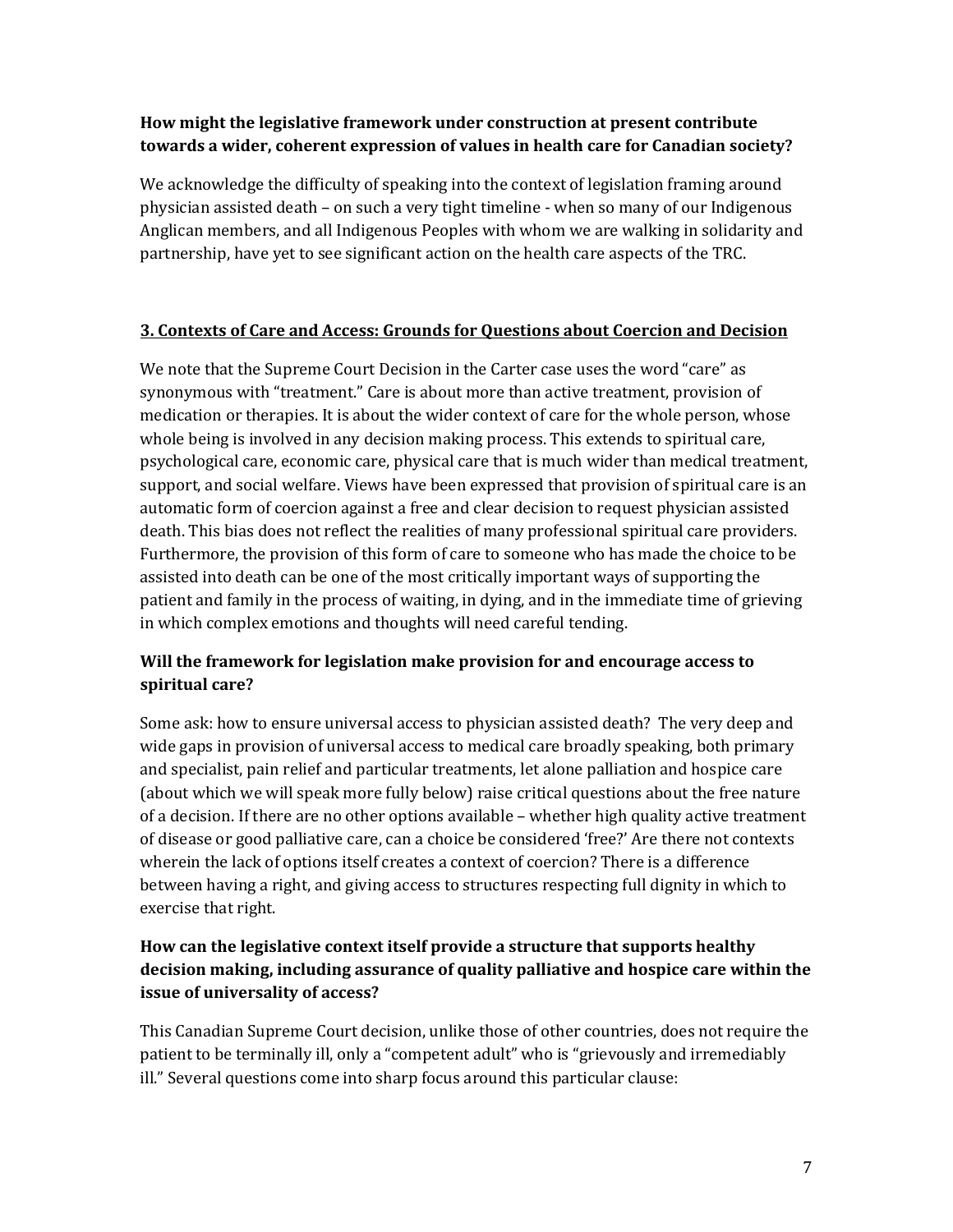- The definition of an 'adult' is not provided. **What if a child is 'grievously and irremediably ill'? How can legislation aid in measuring maturity and competence, and deal with the complex matter of coercion of a young person?**
- Those in perpetual, excruciating pain are in a different world from those who are not. **How might the legislative framework provide guides to evaluating a patient whose pain, or pain relieving medication, may decrease mental clarity?**
- If suicidal ideation in someone who is mentally ill is treated as a symptom of the disease, how do you determine the difference between the causality of decisions, especially when in many cases the symptom of suicidal ideation is a first presenting public symptom of mental illness? **How is mental health – as a ground of competence and freedom from coercion – to be assessed? What are the implications for mental health care?**
- Coercion can take many forms: finances, a sense of family responsibility, putting the elderly into institutions, lack of knowledge, societal pressures, lack of access to medical treatment and pain management or the options of palliation. **Will the legislative framework identify possible forms and signs of coercion and how such will be assessed?**

### **4.Palliative Care and Hospice**

*You matter because you are you, and you matter to the end of your life. We will do all we can not only to help you die, peacefully, but also to live until you die*

> Dame Cicely Saunder (1918-2005), founder of the Palliative Care and Hospice movement.

Palliative care and physician assisted suicide are not complete opposites. They have a complicated relationship. Palliation is a form of assisting a person in their dying. The Canadian Association of Palliative Care Physicians (CAPCP) has reported to this Special Joint Committee, palliative care is only accessible by approximately 30% of Canadian citizens.

Anglican spiritual care providers – often serving as multifaith chaplains – have a great deal of experience in palliative and hospice care. One of our Task Force members served to found spiritual care at Casey House in Toronto and accompanied patients with AIDS for close to two decades.

Where the provision is of high-quality care, the journey of dying is accompanied by care that extends well beyond that of medical therapy. Many of our leadership, it is safe to say, would support the initiatives of the CAPCP in their call for a National Secretariat in Palliative Care, as reported in their brief of January 27, 2016.

While it may not be something within the direct and narrow remit of those drafting legislation for physician assisted dying, **how might this Special Joint Committee raise**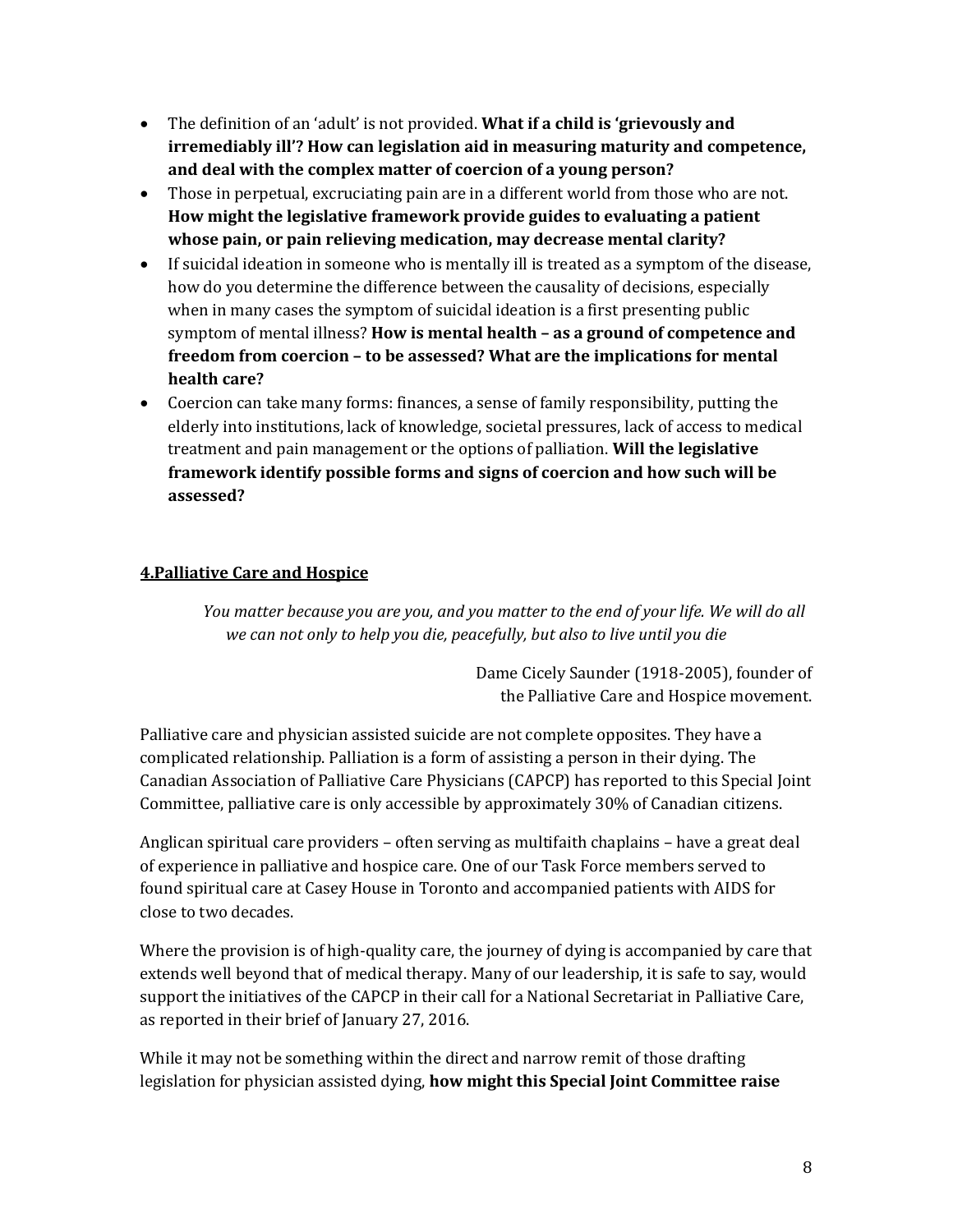**into prominence the critical need for more, and better, palliative care as central to the priorities and values of our health care system?**

### **In Conclusion**

Our reflections here, and the questions raised, are not an objection to the decision of the Supreme Court – that decision has been made by the court, and we welcome the opportunity to contribute to a carefully crafted legislative framework that serves the inherent dignity of each human being within their primary community of support. We care for the most vulnerable in our society, and walk with them. We are committed upholding the importance of personal conscience, and wish to find ways to ensure that such is formed without coercion. We are concerned about limited access to high quality medical care, including palliative and mental health care, especially in northern and Indigenous communities, with whom we walk in partnership. And we will continue to equip and support our pastors in their compassionate and wise care of the dying.

#### **Summary of Questions:**

- 1. How might the legislative framework pay attention to key relationships around the patient, when looking at the causative elements in the patient's decision making in order to determine the freedom of a decision?
- 2. What do the Indigenous peoples of this Land, and others whose lives and decision making processes are more shaped by the high value placed on community, have to teach us? What will a legislative framework look like after having listened and learned to these experiences?
- 3. When referring to dignity of the person or of the choice, what are the factors that determine dignity? Does someone without the capacity to opt for a choice not to ask for physician assisted suicide not have sufficient dignity? How will you treat the notion of dignity within the legislative framework without narrowing to a definition that excludes large segments of the population from being considered to possess dignity?
- 4. Will a framework for legislation foster a context in which the conversations called for by these principles will be encouraged, or be truncated?
- 5. How can a legislative framework ensure that appropriate care does not suffer from economic restriction, either real or ideological?
- 6. What assurance can the Joint Committee provide that First Nations, Inuit, and Metis leaders, and those who provide health care in those communities, are being consulted fully, Nation to Nation?
- 7. How would a legislative framework include values and perspectives from Indigenous peoples not as a special case, but integrated in a fully Canadian piece of legislation?